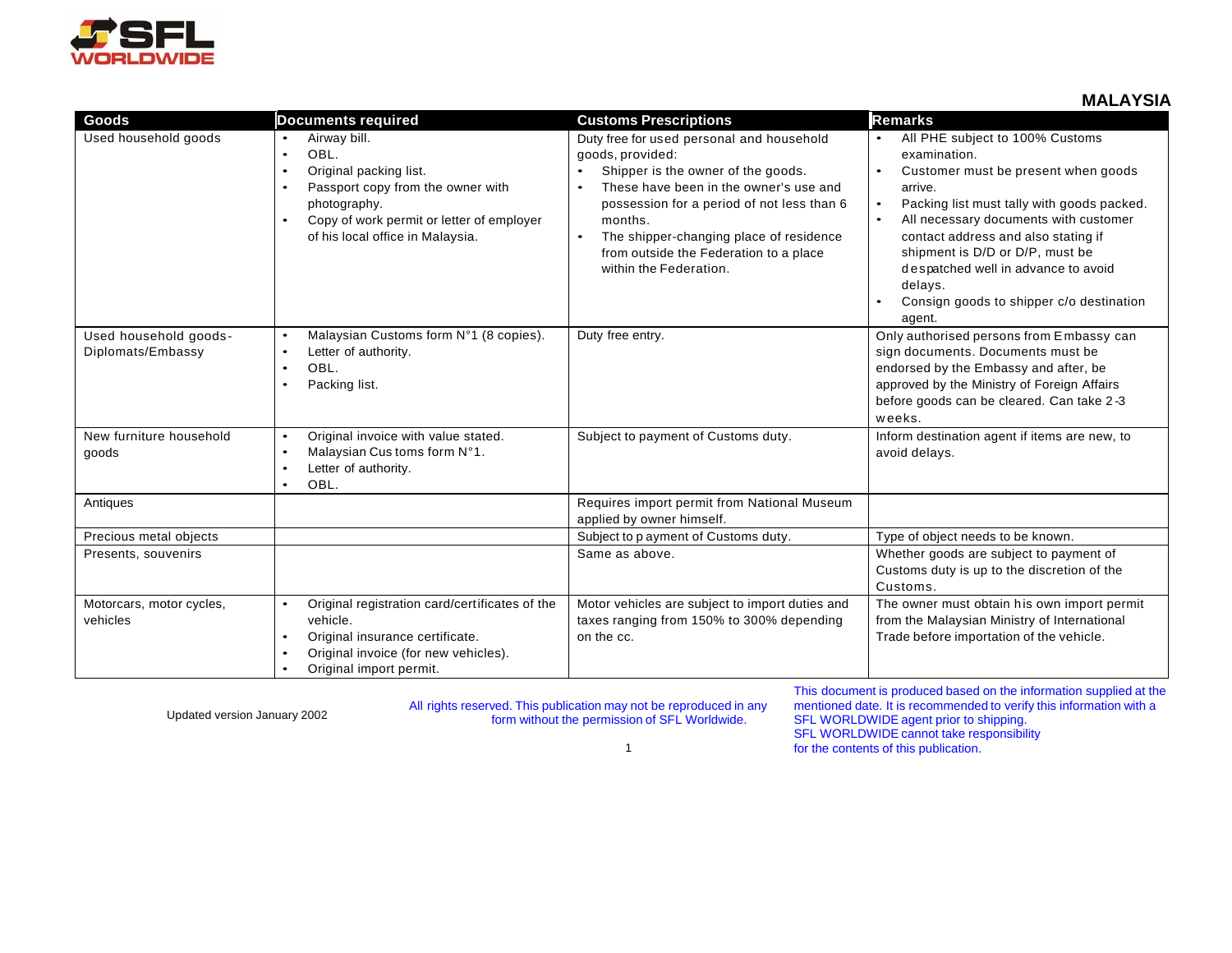

## **MALAYSIA**

| Goods                                                                                          | <b>Documents required</b>                                                                                                                              | <b>Customs Prescriptions</b>                                                                                                                                                                                    | <b>Remarks</b>                                                                                                                                                                                                                                                                                                  |
|------------------------------------------------------------------------------------------------|--------------------------------------------------------------------------------------------------------------------------------------------------------|-----------------------------------------------------------------------------------------------------------------------------------------------------------------------------------------------------------------|-----------------------------------------------------------------------------------------------------------------------------------------------------------------------------------------------------------------------------------------------------------------------------------------------------------------|
|                                                                                                | Original B/L.<br>$\bullet$                                                                                                                             |                                                                                                                                                                                                                 |                                                                                                                                                                                                                                                                                                                 |
| Machines, appliances and<br>equipment                                                          | Original invoice with value stated.<br>$\bullet$<br>Malaysian customs form N°1.<br>$\bullet$<br>Letter of authority.<br>$\bullet$<br>OBL.<br>$\bullet$ | Same as above.                                                                                                                                                                                                  | Request to know type of machine/appliance<br>and equipment, as import permit may be<br>required.<br>Malaysia uses 220-240 volt electricity.                                                                                                                                                                     |
| Telecommunications<br>equipment                                                                | Import permit required from Telecom Malaysia<br>before such goods are imported.                                                                        |                                                                                                                                                                                                                 | This includes fax machines, cordless phones,<br>cellular phones, modems, answering<br>machines etc.                                                                                                                                                                                                             |
|                                                                                                |                                                                                                                                                        |                                                                                                                                                                                                                 | To apply for permit, fax details to your agent:<br>Model/type<br>Serial number<br>Country of origin<br>Reasons for importing into Malaysia.                                                                                                                                                                     |
| Alcohol                                                                                        |                                                                                                                                                        | Alcohol is subject to high duties/taxes varying<br>between US\$ 30 and US\$35 per litre,<br>depending on the alcoholic contents.<br>Special permit is required for importation (to be<br>applied for by owner). | It is recommended that importers limit alcohol<br>in their shipments to one litre per adult in the<br>family.<br>If minimal in quantity, the carton containing the<br>alcohol should be loaded near the door of the<br>container.                                                                               |
| Firearms, dangerous<br>weapons, imitation firearms<br>and fireworks, explosives,<br>foodstuffs |                                                                                                                                                        | Importation prohibited unless special<br>authorisation in obtained.                                                                                                                                             | Mandatory death sentence if convicted for illegal<br>possession of firearms.<br>Swords require an import permit applied for by<br>owner.                                                                                                                                                                        |
| Plants                                                                                         | Airway bill.<br>$\bullet$<br>Original import permit.<br>$\bullet$<br>Original health certificate.<br>$\bullet$                                         | Subject to payment of customs duty.                                                                                                                                                                             | An import permit is required and must be<br>obtained before arrangements can be made to<br>forward the pets. The following information<br>must be communicated in order to obtain the<br>permit:<br>Name of the pet/breed/sex/colour/age and copy<br>of health certificate.<br>Name of owner and local contact. |

Updated version January 2002 All rights reserved. This publication may not be reproduced in any form without the permission of SFL Worldwide.

This document is produced based on the information supplied at the mentioned date. It is recommended to verify this information with a SFL WORLDWIDE agent prior to shipping. SFL WORLDWIDE cannot take responsibility for the contents of this publication.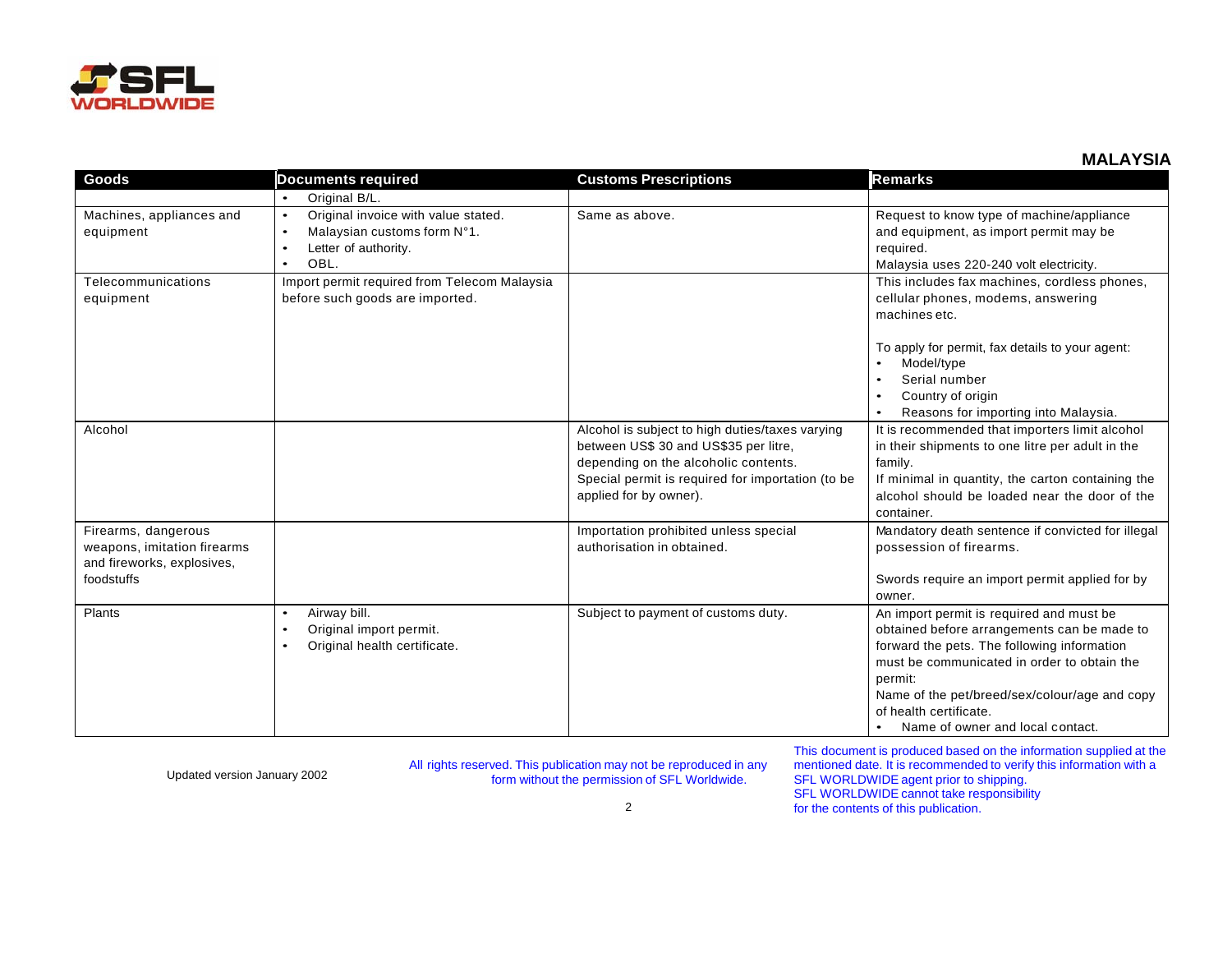

| <b>MALAYSIA</b> |  |  |
|-----------------|--|--|
|-----------------|--|--|

| Goods | <b>Documents required</b>                        | <b>Customs Prescriptions</b>                                                             | <b>Remarks</b>                                                                                                                                                                                                                                                                                                                                |
|-------|--------------------------------------------------|------------------------------------------------------------------------------------------|-----------------------------------------------------------------------------------------------------------------------------------------------------------------------------------------------------------------------------------------------------------------------------------------------------------------------------------------------|
|       |                                                  |                                                                                          | Arrival date of the pet.<br>Whether pet will be travelling as cargo or<br>with the owner.<br>Quarantine at government quarantine<br>station upon arrival for at least 30 days.<br>House quarantine (subject to approval of<br>the veterinary at the quarantine station, wh<br>ich has to be applied by owner during his<br>visit to the pet). |
| Pets  | Require health certificate or veterinarian       | The following breeds are prohibited to                                                   | Quarantine period one month. Require to report                                                                                                                                                                                                                                                                                                |
|       | certificate from origin country. Need details to | enter/be imported into the country:                                                      | well in advance in order to book                                                                                                                                                                                                                                                                                                              |
|       | apply import permit: Age/breed/sex/colour.       | Dogo Argentino, Fila Brazileiro, Japanese                                                | kennel/quarantine space.                                                                                                                                                                                                                                                                                                                      |
|       |                                                  | Tosa, Pit Bull Terrier and American Pit Bull.                                            |                                                                                                                                                                                                                                                                                                                                               |
|       |                                                  | The following breeds can enter/be imported                                               |                                                                                                                                                                                                                                                                                                                                               |
|       |                                                  | into Malaysia under special permit approve                                               |                                                                                                                                                                                                                                                                                                                                               |
|       |                                                  | from the government veterinary prior arrival                                             |                                                                                                                                                                                                                                                                                                                                               |
|       |                                                  | in KLIA:                                                                                 |                                                                                                                                                                                                                                                                                                                                               |
|       |                                                  | German Shepherd, Dobermann, Rottweiller,                                                 |                                                                                                                                                                                                                                                                                                                                               |
|       |                                                  | Belgian Shepherd, East European Shepherd,                                                |                                                                                                                                                                                                                                                                                                                                               |
|       |                                                  | <b>Bull Mastiff, Bull Terrier and Canary Dog</b>                                         |                                                                                                                                                                                                                                                                                                                                               |
|       |                                                  | Documents require for application for this                                               |                                                                                                                                                                                                                                                                                                                                               |
|       |                                                  | special permit is as follows:                                                            |                                                                                                                                                                                                                                                                                                                                               |
|       |                                                  | Must not be less than six month at the<br>$\bullet$                                      |                                                                                                                                                                                                                                                                                                                                               |
|       |                                                  | time of importing.                                                                       |                                                                                                                                                                                                                                                                                                                                               |
|       |                                                  | Require micro chipped proof                                                              |                                                                                                                                                                                                                                                                                                                                               |
|       |                                                  | Owner local address (The residence<br>$\bullet$<br>here must be available for veterinary |                                                                                                                                                                                                                                                                                                                                               |
|       |                                                  | inspection).                                                                             |                                                                                                                                                                                                                                                                                                                                               |
|       |                                                  | Letter from the owner confirming the                                                     |                                                                                                                                                                                                                                                                                                                                               |
|       |                                                  | following:                                                                               |                                                                                                                                                                                                                                                                                                                                               |
|       |                                                  | Dog are family pet.                                                                      |                                                                                                                                                                                                                                                                                                                                               |

Updated version January 2002 All rights reserved. This publication may not be reproduced in any form without the permission of SFL Worldwide.

This document is produced based on the information supplied at the mentioned date. It is recommended to verify this information with a SFL WORLDWIDE agent prior to shipping. SFL WORLDWIDE cannot take responsibility for the contents of this publication.